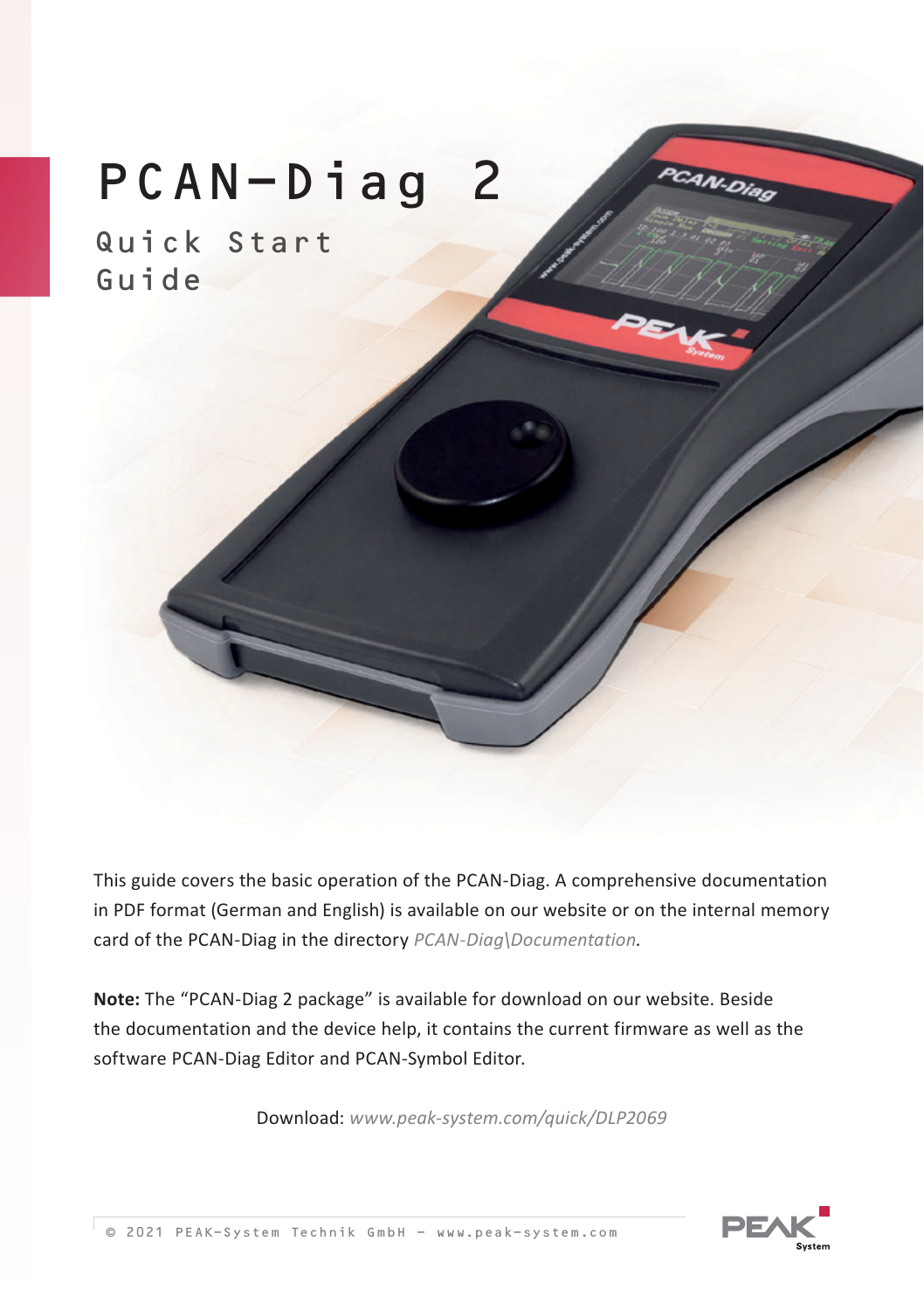## Connectors



#### CAN connector (D-Sub)

... for connecting a High-speed CAN bus

#### PC connector (USB)

... for configuring the device with the PCAN-Diag Editor software and for accessing the internal memory card.

#### BNC connector

... for picking off a CAN-specific trigger signal by an external oscilloscope or for analyzing an external signal via measuring channel 2.

#### Switch interlock for push dial

... for securing the device for transport. If the toggle switch is up, the device is locked.

Voltage supply ... 12 V DC (8 - 50 V possible).

#### GND socket (4 mm)

... for establishing a separate ground connection between the PCAN-Diag and the device under test.

# Operation

#### Voltage Supply

Set up the voltage supply with the supplied AC adaptor. Apply the appropriate plug adaptor to the AC adaptor (Euro, U.S., or UK). For mobile use, the PCAN-Diag can be supplied by batteries (also in the scope of supply).

#### Connecting to a CAN Bus

Connect the PCAN-Diag to a CAN bus via the CAN connector (D-Sub) on the rear of the device.

#### Turning on and Operating the Device

Hold down the push dial for at least half a second. The main menu appears after a blip and the splash screen. Any user input is done via the push dial:





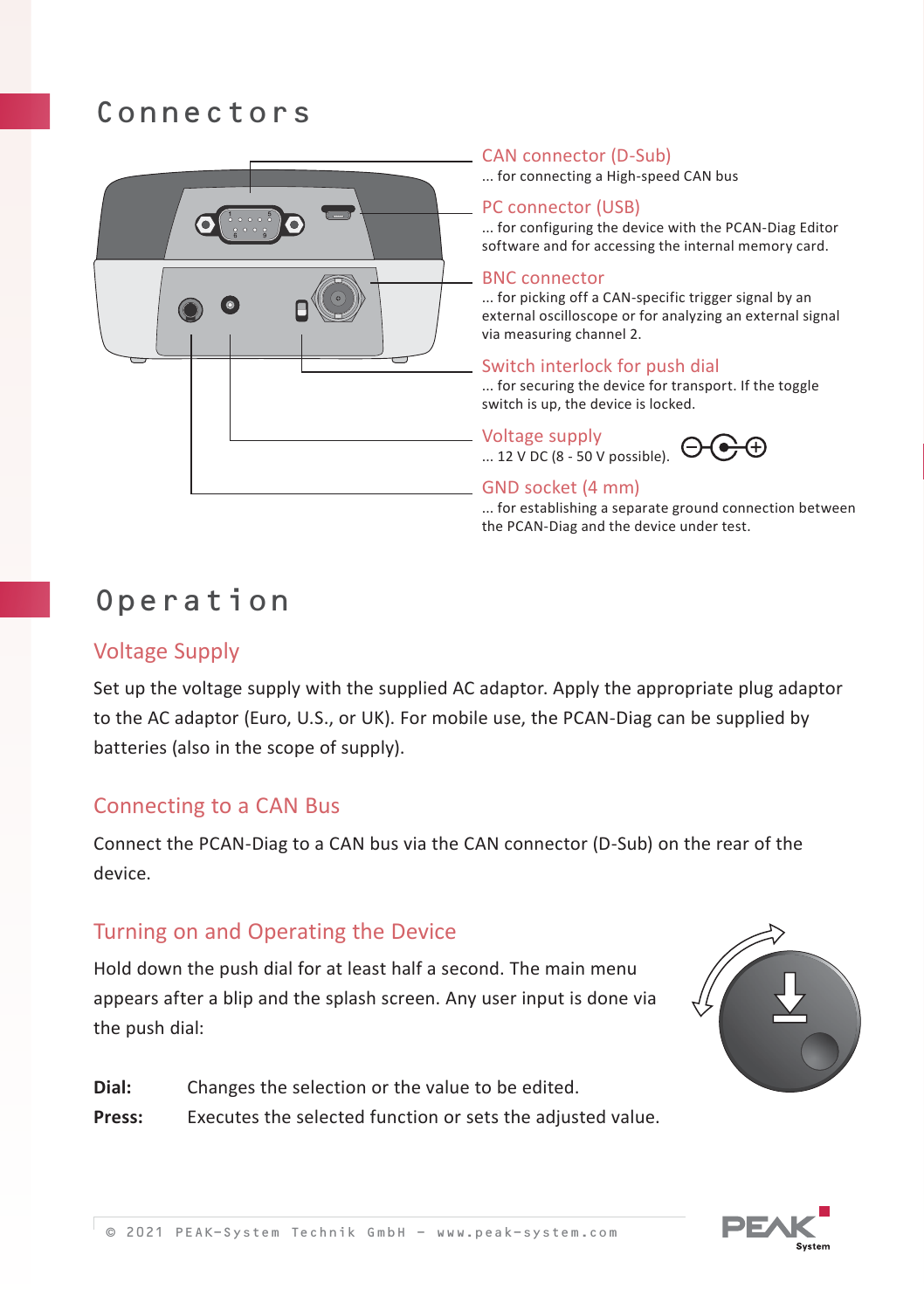### Adjusting the CAN Bit Rate

To successfully establish a connection to a CAN bus, the bit rate used by the PCAN-Diag must correspond to the one on the bus. The setting is done in the **Device Settings** area with one of the following entries:

| Device Settings                                   | $-$ TR act |
|---------------------------------------------------|------------|
| Silent startup Off                                |            |
| Detect CAN bitrate Start                          |            |
| CAN bitrate 500k                                  |            |
| User CAN bitrates Edit                            |            |
| CAN termination On                                |            |
| Listen-only mode Off                              |            |
| Auto-reset on BusOff Off                          |            |
| D-Sub GND connection On                           |            |
| Shutdown time (battery) 5 minutes                 |            |
| Screensaver timeout 1 minute                      |            |
| BeeperOn                                          |            |
|                                                   |            |
| Reset file index (48) Reset                       |            |
| OK Save&OK Cancel Help<br>Transceiver. High speed |            |

**CAN bitrate** Manual selection of a bit rate from a list. **Detect CAN bitrate** Automatic detection of the bit rate (only possible when there's CAN traffic on the connected bus).

# Receiving and Transmitting

#### Displaying Incoming CAN Messages

Navigate to the **CAN Data** > **Receive Messages** menu entry. Incoming CAN messages are displayed as a list, sorted by the CAN ID (column ID). The representation of the CAN data bytes (D0…D7) is in hexadecimal format.

|                      |               | Data/Receive Messages |       |           | <b>Ballanda</b> |          |
|----------------------|---------------|-----------------------|-------|-----------|-----------------|----------|
| Hel                  | <b>Realty</b> | Tx1 .x2               | -Tar  |           |                 |          |
|                      |               |                       |       |           |                 |          |
| 330120               |               | 39<br>58              | 30.22 | 00 00     | 75<br>÷         | ı<br>00n |
| 02385af3 2a 33 01 b4 |               |                       |       |           | 31<br>a         | 2<br>4 n |
|                      | 200 27 34     |                       |       |           | 37              |          |
|                      |               | 222 23 af 23 00 88    |       | 12 34 47  | 377             | 200n     |
|                      | 223 20 38     | 54<br>43              |       | 90 abifie | R<br>1          | ۰<br>9n  |
|                      | 224 30 a2     | 39<br>45 8a           |       |           | я               | 20n      |
| 225 40               |               | 92 34 88 88 39 49 00  |       |           |                 | 4 11     |
|                      | 321 23 54     |                       |       |           | 302             | 24<br>9n |
|                      | 322 26 04     |                       |       |           | 7<br>۰<br>R     | 200n     |
| 331                  |               |                       |       |           | 9<br>32         | 31n      |
| 02385af7 1234        |               | 56 fedcba             |       |           | 2286            | 33n      |
|                      |               |                       |       |           |                 |          |
|                      |               |                       |       |           |                 |          |
|                      |               |                       |       |           |                 |          |
|                      |               |                       |       |           |                 |          |
|                      |               |                       |       |           |                 |          |

### Transmitting CAN Messages

Navigate to the **CAN Data** > **Manage Transmit Lists** menu entry. Here you can create transmit lists with one or more CAN messages:

- $L$  Enable the transmit list entry with the corresponding check box.
- $\Box$  By clicking on the name, you can edit the transmit list. On this page you can insert single messages with  $\mathbf{I}$  on the right side or edit an existing one with  $\mathbf{B}$ .
- $\Box$  Afterwards, edit the period for repeated transmission of the list in the **Cycle time(ms)** column.
- Close the page with **Save&OK** .

For the transmission of the list open **CAN Data** > **Transmit Messages** . Here you can start and stop the CAN transmission by clicking on the name of the list.